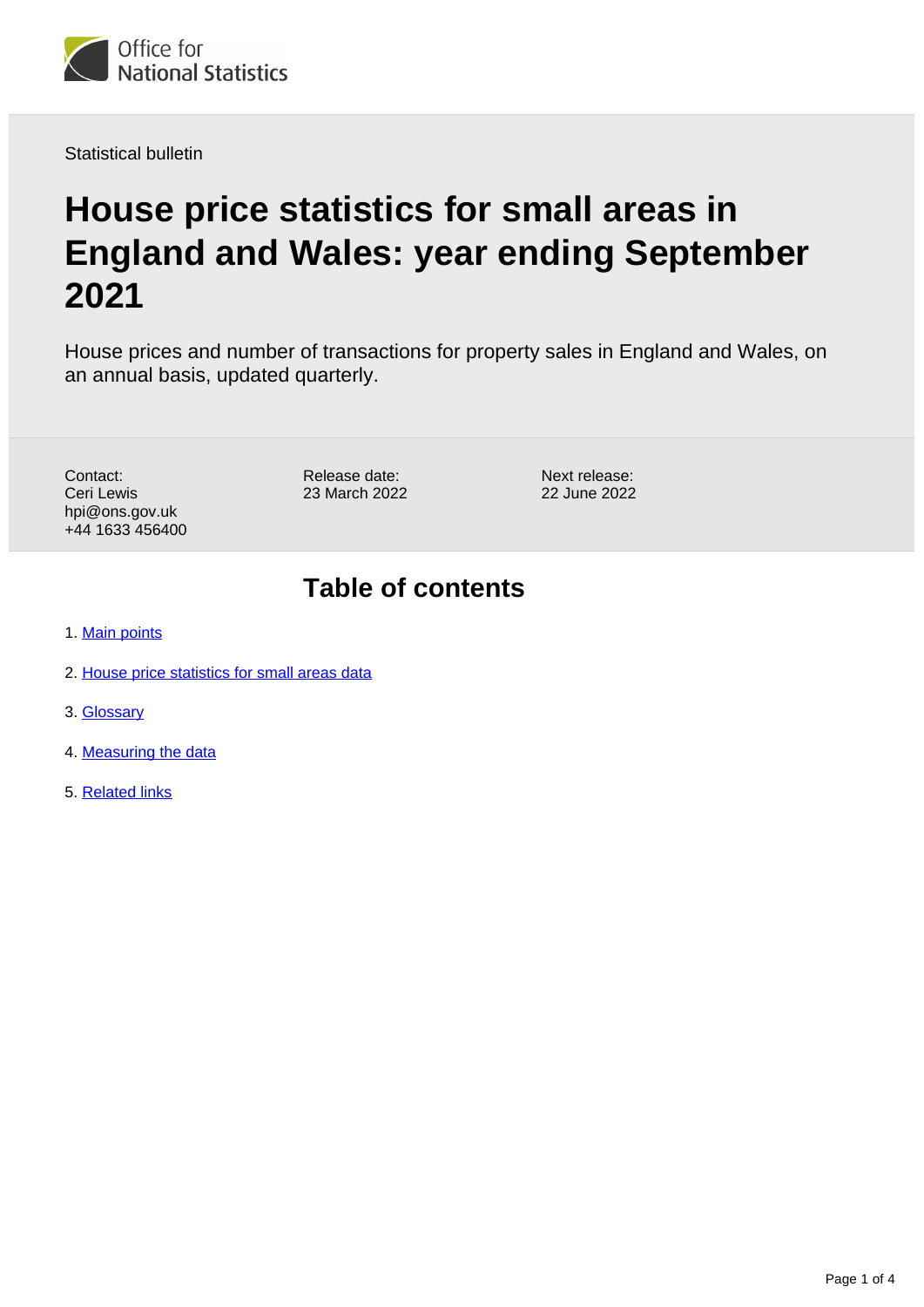## <span id="page-1-0"></span>**1 . Main points**

- The median price paid for residential properties in Lower-layer Super Output Areas (LSOAs) in England ranged from £25,000 (within Sunderland) to £4,900,000 (within Kensington and Chelsea) in the year ending September 2021.
- The median price paid for residential properties in LSOAs in Wales ranged from £60,000 (within Blaenau Gwent) to £650,000 (within Vale of Glamorgan) in the year ending September 2021.
- The number of residential property sales in England increased by 23.7% to 804,417 between the year ending September 2020 and the year ending September 2021; the number of residential property sales in Wales increased by 20.1% to 41,261 over the same period.
- The number of transactions of flats and maisonettes increased the least out of all property types in both England and Wales (8.4% and 3.0% respectively) between the year ending September 2020 and the year ending September 2021.

### <span id="page-1-1"></span>**2 . House price statistics for small areas data**

There are 49 datasets in total, which show house prices by property type for various geographies in England and Wales, as well as the number of property transactions. The most frequently downloaded datasets are as follows.

[Median house prices for administrative geographies: HPSSA dataset 9](https://www.ons.gov.uk/peoplepopulationandcommunity/housing/datasets/medianhousepricefornationalandsubnationalgeographiesquarterlyrollingyearhpssadataset09)

Dataset | Released 23 March 2022

Median price paid for residential property in England and Wales, by property type and administrative geographies. Annual data updated quarterly.

[Residential property sales for administrative geographies: HPSSA dataset 6](https://www.ons.gov.uk/peoplepopulationandcommunity/housing/datasets/numberofresidentialpropertysalesfornationalandsubnationalgeographiesquarterlyrollingyearhpssadataset06)

Dataset | Released 23 March 2022

Number of residential property sales in England and Wales, by property type and administrative geographies. Annual data, updated quarterly.

[Median house prices by ward: HPSSA dataset 37](https://www.ons.gov.uk/peoplepopulationandcommunity/housing/datasets/medianpricepaidbywardhpssadataset37)

Dataset | Released 23 March 2022 Median price paid for residential property in England and Wales, by property type and electoral ward. Annual data, updated quarterly.

[Median house prices by Middle-layer Super Output Area: HPSSA dataset 2](https://www.ons.gov.uk/peoplepopulationandcommunity/housing/datasets/hpssadataset2medianhousepricebymsoaquarterlyrollingyear)

Dataset | Released 23 March 2022

Median price paid for residential property in England and Wales, by property type and Middle-layer Super Output Area (MSOA). Annual data updated quarterly.

[Residential property sales for administrative geographies \(newly built dwellings\): HPSSA dataset 7](https://www.ons.gov.uk/peoplepopulationandcommunity/housing/datasets/numberofresidentialpropertysalesfornationalandsubnationalgeographiesnewlybuiltdwellingsquarterlyrollingyearhpssadataset07)

Dataset | Released 23 March 2022

Number of new residential property sales in England and Wales, by property type and administrative geographies. Annual, data updated quarterly.

## <span id="page-1-2"></span>**3 . Glossary**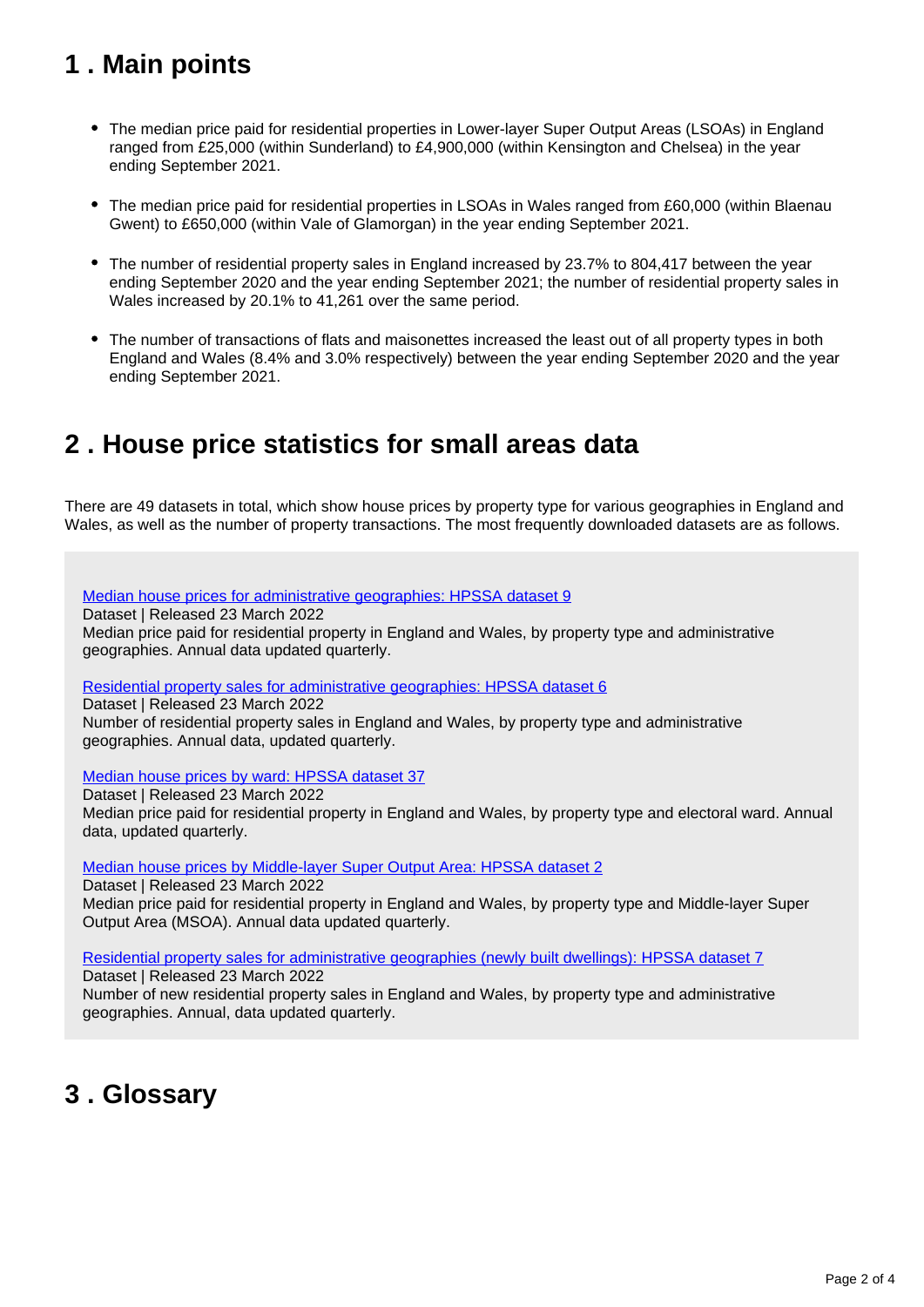### **Lower-layer Super Output Area (LSOA)**

A Lower-layer Super Output Area (LSOA) is a geographic hierarchy designed to improve the reporting of small area statistics in England and Wales. There are 34,759 LSOAs in England and Wales, each containing between 400 and 1,200 households. More information can be found by visiting [our Census geography page](https://www.ons.gov.uk/methodology/geography/ukgeographies/censusgeography).

## <span id="page-2-0"></span>**4 . Measuring the data**

### **Data collection**

The house price statistics for small areas (HPSSAs) use data from HM Land Registry to provide statistics on the price paid and number of residential property transactions for properties that were sold in England and Wales. Properties sold at a discount to the market level, such as properties sold under the Right to Buy scheme, are not included in these statistics.

HPSSAs are updated quarterly, adding a new 12-month period to the data. The use of rolling annual data removes seasonal effects, which is a term referring to peaks and troughs in property transactions at particular times of the year. It also reduces the impact of registration lag, which is where transactions are registered by HM Land Registry sometime after the completion date.

### **Differences to other house price statistics**

There are two sets of *official statistics* for house prices. In addition to these HPSSAs, the Office for National Statistics (ONS) also produces [UK House Price Index \(UK HPI\) bulletins](https://www.ons.gov.uk/economy/inflationandpriceindices/bulletins/housepriceindex/previousReleases). The HPSSAs measure the number of property transactions and the price paid for properties sold in a given period, whereas the UK HPI provides a measure of the changing value of properties in the housing market. The differences and uses of these outputs are explained in more detail in [Section 5 of our House price statistics for small areas \(HPSSAs\) QMI](https://www.ons.gov.uk/peoplepopulationandcommunity/housing/methodologies/housepricestatisticsforsmallareasqmi#quality-characteristics-of-the-data).

### **Quality**

More quality and methodology information on strengths, limitations, appropriate uses, and how the data were created is available in our House price statistics for small areas QMI.

### **Proposed changes**

The House price statistics for small areas datasets provide annual statistics that are updated quarterly. We are considering changing some of the datasets to a single, annual publication where we provide data for the year. For example, instead of having "year ending March 2020", "year ending June 2020", "year ending September 2020" and "year ending December 2020", we would only publish "year ending December 2020" to cover the whole of 2020. Before we make this change, we would like feedback on this from our users. If you have any feedback about this proposed change, please email [hpi@ons.gov.uk.](mailto:hpi@ons.gov.uk)